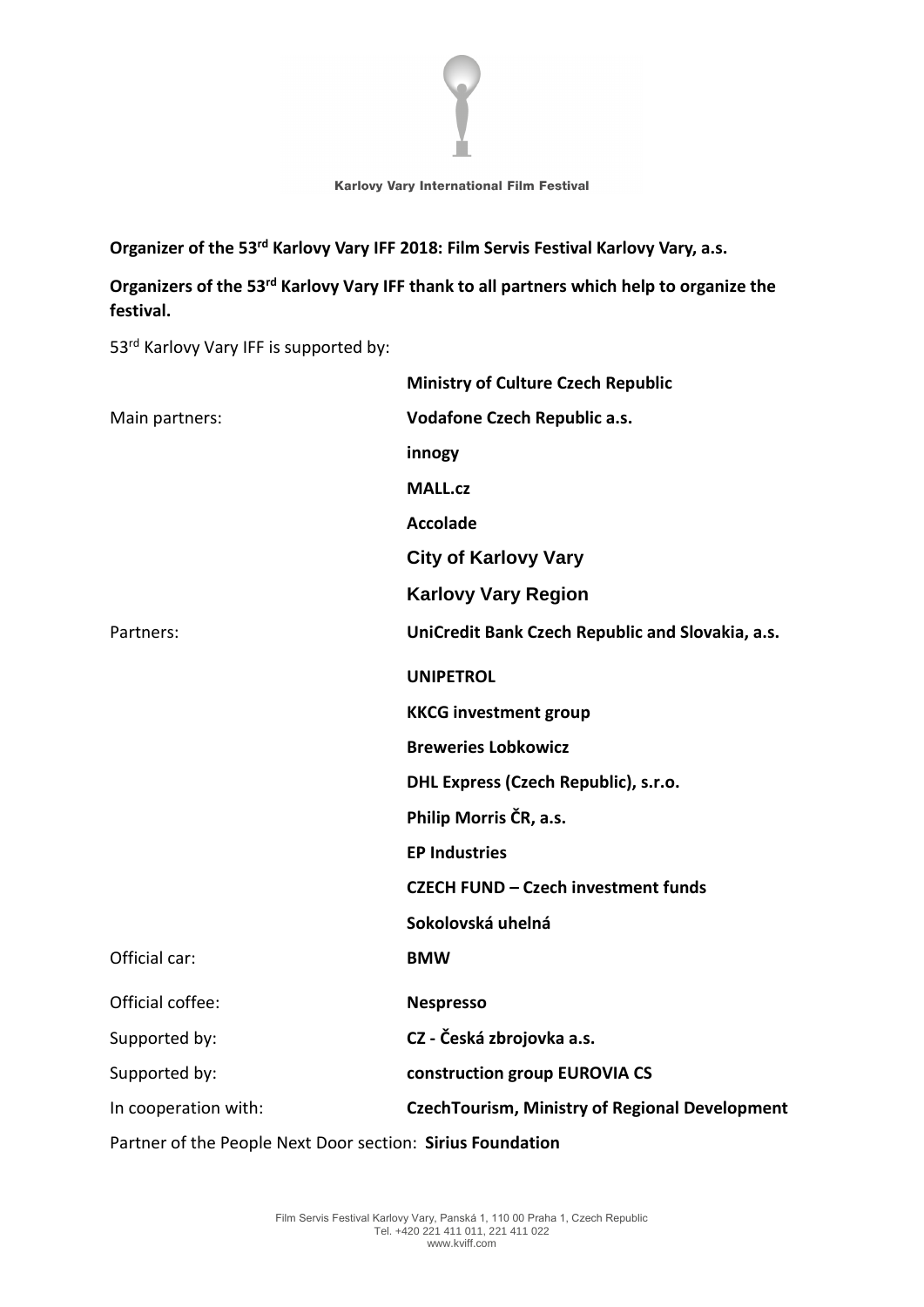

| Official beverage:                  | Karlovarská Korunní                                 |
|-------------------------------------|-----------------------------------------------------|
| Official champagne:                 | Moët & Chandon                                      |
| Official drink:                     | <b>Becherovka</b>                                   |
| Official beauty partner:            | <b>Dermacol</b>                                     |
| Main media partners:                | <b>Czech Television</b>                             |
|                                     | <b>Czech Radio Radiožurnál</b>                      |
|                                     | <b>PRÁVO</b>                                        |
|                                     | Novinky.cz                                          |
|                                     | <b>REFLEX</b>                                       |
| Media partners:                     | <b>JCDecaux Group</b>                               |
|                                     | <b>ELLE Magazine</b>                                |
|                                     | magazine TV Star                                    |
|                                     |                                                     |
| Festival awards supplier:           | <b>Moser Glassworks</b>                             |
| Software solutions:                 | <b>Microsoft</b>                                    |
| Consumer electronics supplier:      | <b>LG Electronics</b>                               |
| Partner of the festival Instagram:  | <b>PROFIMED</b>                                     |
| Main hotel partners:                | <b>SPA HOTEL THERMAL</b>                            |
|                                     | <b>Grandhotel Pupp</b>                              |
|                                     | <b>Augustine, a Luxury Collection Hotel, Prague</b> |
| Partner of the No Barriers Project: | innogy Energie                                      |
| Wine supplier:                      | Víno Marcinčák Mikulov - organic winery             |
| GPS technology supplier:            | ECS Invention spol. s r.o.                          |
| Official bike:                      | Specialized                                         |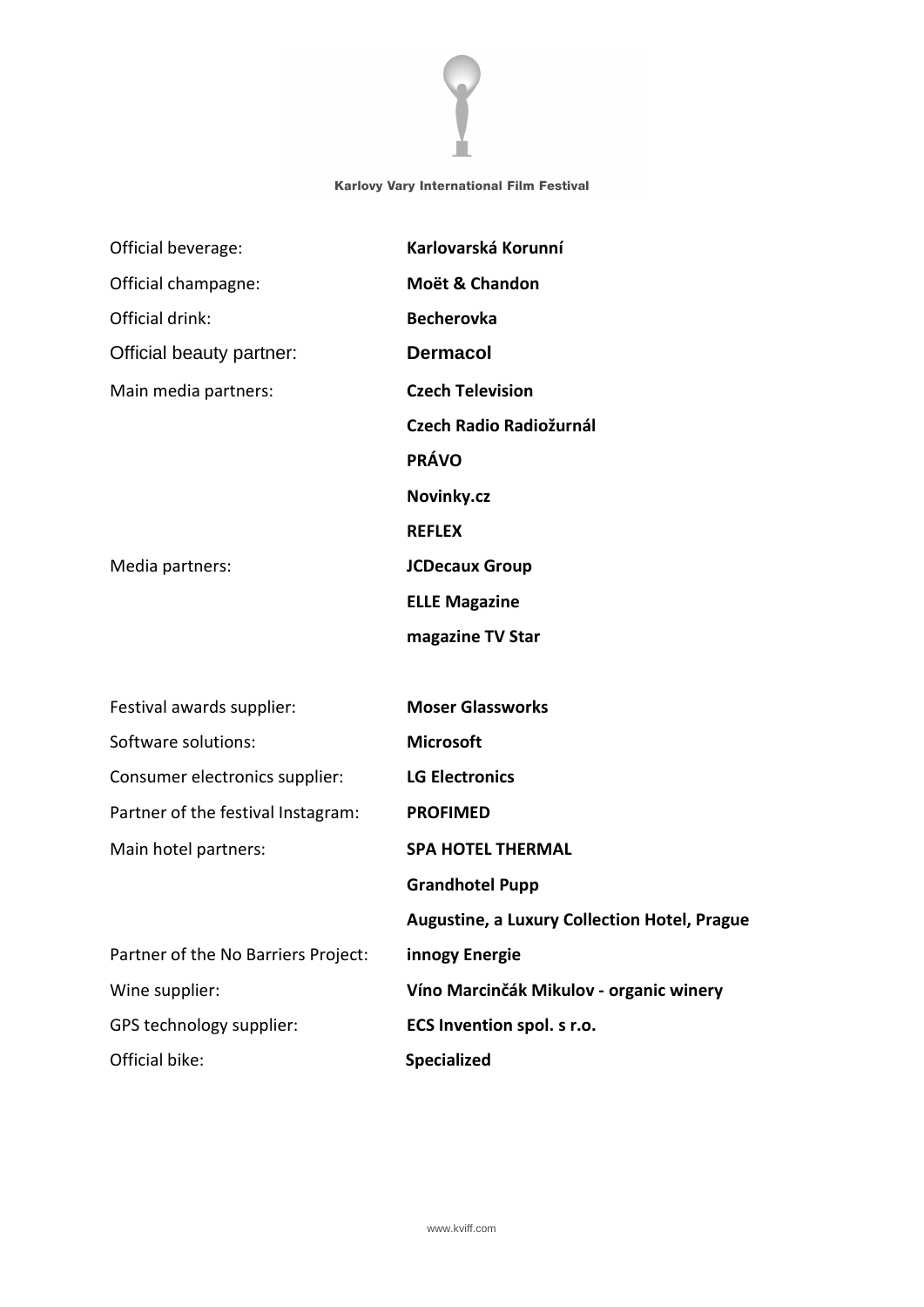

# **RADU JUDE, ANA KATZ AND SÉBASTIEN PILOTE IN MAIN COMPETITION AT THE 53RD KARLOVY VARY INTERNATIONAL FILM FESTIVAL**

The ten world and two international premieres at this year's festival include the latest by leading Romanian filmmaker **Radu Jude** *"I Do Not Care If We Go Down In History As Barbarians"*, an original exploration of the subject of nationality and a nation coming to terms with the traumatic moments of its own past. Respected Argentinian director **Ana Katz** presents a mixture of subtle melancholy with light humour in her family drama *Sueño Florianópolis*, and we find a no less complex look at the question of malefemale relationships in *The Fireflies Are Gone*, the story of a rebellious yet charismatic teenager directed by Canadian filmmaker **Sébastien Pilote**.

A harrowing performance by actor Caleb Landry Jones dominates **Peter Brunner**'s dark Austro-American drama *To the Night*. Two other filmmakers previously recognized at KVIFF present equally original though noticeably more poetic new films: the Russian director of the popular Zoology, **Ivan Tverdovsky**, presents *Jumpman*, while Israeli director **Joseph Madmony** is presenting his third premiere at KVIFF, the subtly moving drama *Redemption*, co-directed by cinematographer Boaz Y. Yakov.

Domestic cinema will be represented by **Olmo Omerzu**'s road movie about the force of boyhood friendship *Winter Flies* and by debut filmmaker **Adam Sedlák**'s claustrophobic minimalist study of the slow decline of body and mind, *Domestique*. Other debuts are from the Dominican Republic and Spain (**Natalia Cabral** and **Oriol Estrada**'s nuanced story of an adolescent girl, *Miriam Lies*), Poland (**Paweł Maślona**'s dark comedy *Panic Attack*) and Turkey (**Ömür Atay**'s moving drama *Brothers*). The selection, which spans a wide range of styles and genres, is rounded out by talented Slovenian director **Sonja Prosenc**'s poetic tale of female coming-of-age *History of Love*.

# **OFFICIAL SELECTION - COMPETITION**

**"Îmi este indiferent dacă în istorie vom intra ca barbari"** / **"I Do Not Care If We Go Down In History As Barbarians"** / **"Je mi jedno, že se zapíšeme do dějin jako barbaři"**

Director: Radu Jude Romania, Czech Republic, France, Bulgaria, Germany, 2018, 140 min, World premiere

A young artist is planning to reconstruct a historical event from 1941, during which the Romanian Army carried out ethnic cleansing on the Eastern Front. One of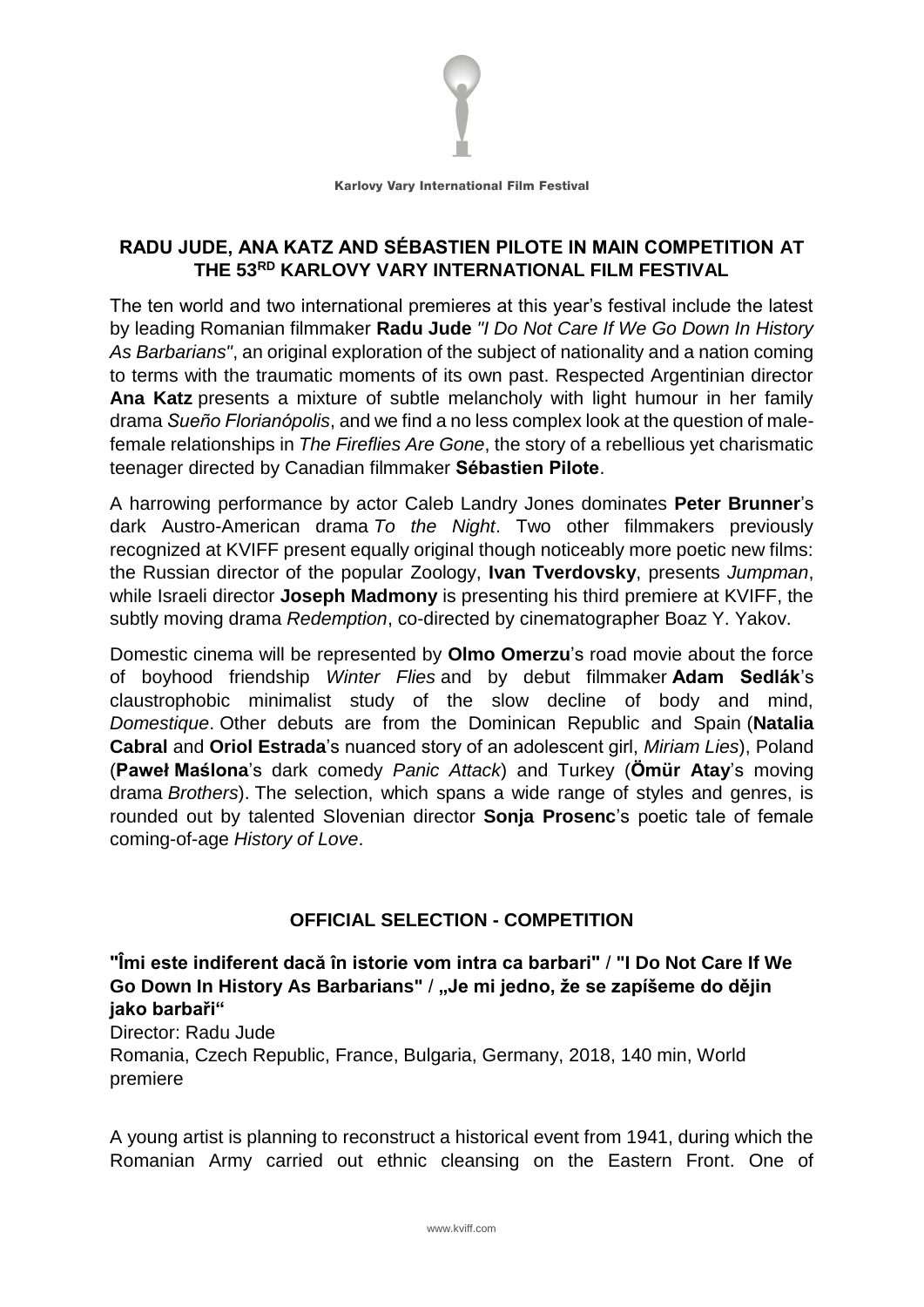

contemporary Europe's most distinctive creators has come out with an ingeniously conceived film that – although the topic unfolds slowly and in detail – hits the viewer with a singular emotional punch.

### **Atak paniki** / **Panic Attack** / **Panický záchvat**

Director: Paweł Maślona Poland, 2017, 100 min, International premiere

In his blackly humorous debut, talented director Paweł Maślona has submitted a consummate answer to the question whether or not a panic attack can be translated into film language. Dramatic moments in the lives of several unfortunates living in contemporary Warsaw are here presented with refreshing playfulness and a singular knack for mixing the tragic and the comic.

### **La disparition des lucioles** / **The Fireflies Are Gone** / **Mizející světlušky**

Director: Sébastien Pilote Canada, 2018, 96 min, World premiere

The sleepy town where Léo lives doesn't offer her much chance of self-fulfilment. Extricating herself from her mother's influence and her constricting environment isn't easy for the frustrated young woman, yet happiness might be close at hand. A stylistically precise, pop-impressionistic film about a girl's quest to find out who she really is, featuring the captivating Karelle Tremblay in the lead role.

#### **Domestik** / **Domestique** / **Domestik**

Director: Adam Sedlák Czech Republic, Slovak Republic, 2018, 116 min, World premiere

Top cyclist Roman has had enough of serving as a domestique, a bicycle racer who sacrifices for the team. And since strenuous training and a strict regimen don't lead to the type of performance he longs for, he sets up an oxygen tent at home. His obsession with having a sports career, however, renders him oblivious to his wife Šarlota's desire to have a baby. A claustrophobic drama on the utter breakdown of a marriage almost suffocated by a machine that oxygenates the blood.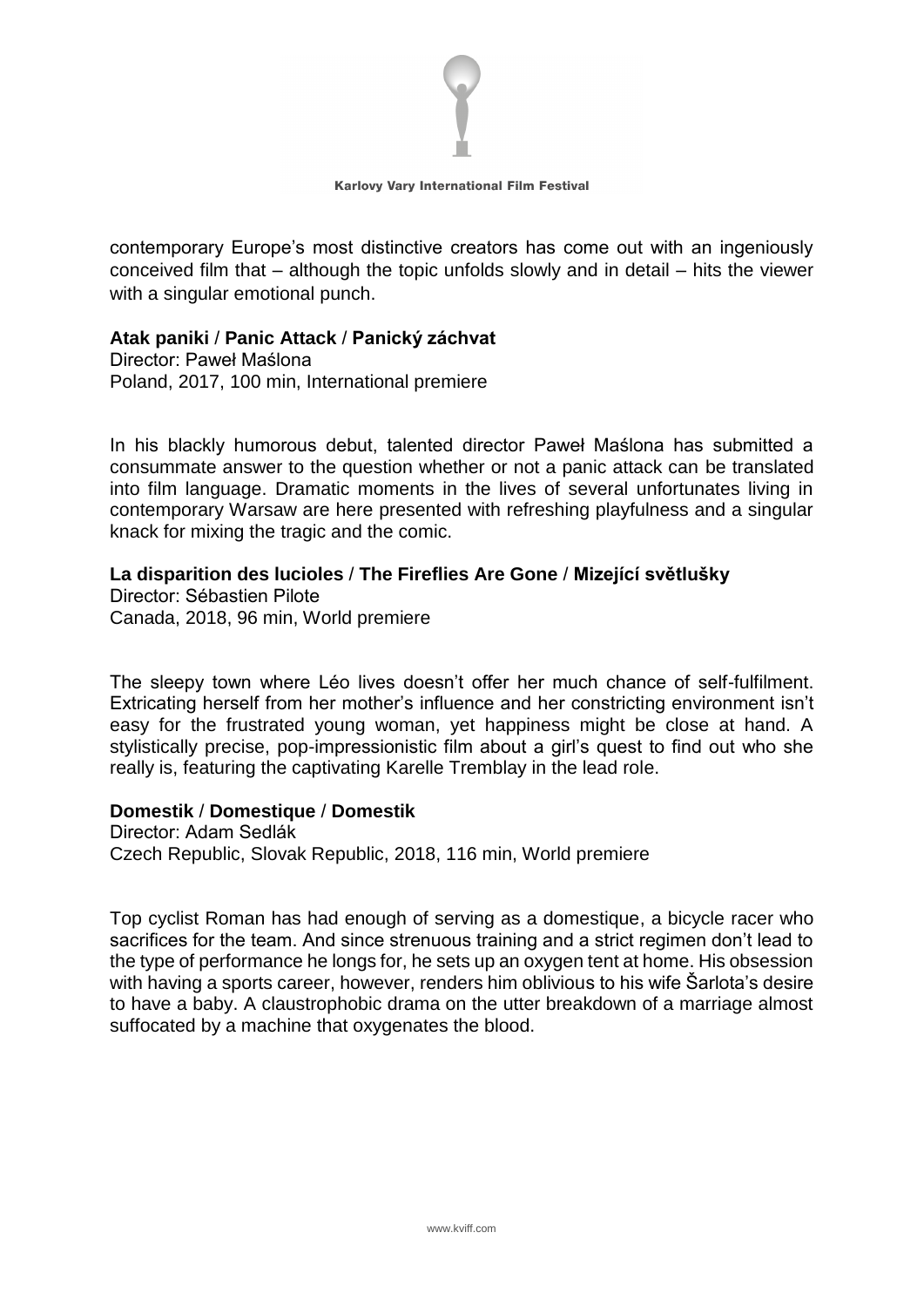

#### **Geula** / **Redemption** / **Geula** Director: Joseph Madmony, Boaz Yehonatan Yaakov Israel, 2018, 100 min, World premiere

Being able to care for a gravely ill daughter is of the utmost importance to a loving father. The treatment which is to give the child a new chance at life is something the poorly paid widower simply can't afford. The idea to start performing again with a rock band from his early days, however, sees the devout man confronting not only those around him but – above all – himself as well.

# **Kardeşler** / **Brothers** / **Bratři**

Director: Ömür Atay Turkey, Germany, Bulgaria, 2017, 103 min, World premiere

Seventeen-year-old Yusuf comes home after spending four years at a detention center. His return to the family circle freshly recalls the act that his loved ones, bound by rigid tradition, forced Yusuf to commit. Directed with an assured hand, this intimate debut concerns guilt and punishment and how difficult it is to choose between blood ties and tradition on the one hand, and what is morally right on the other.

# **Miriam miente** / **Miriam Lies** / **Miriam lže**

Director: Oriol Estrada, Natalia Cabral Dominican Republic, Spain, 2018, 90 min, World premiere

Shy girl Miriam is waiting to celebrate her 15th birthday and she wants to invite her guy. So far they've only chatted online, and the anticipated blind date only complicates things. A gentle picture about the uncertainties of growing up, girls' competitiveness, and the demands of others, which can be confusing when you're young.

# **Podbrosy** / **Jumpman** / **Skokan**

Director: Ivan I. Tverdovskiy Russia, 2018, 86 min, International premiere

Young Oksana put Denis in a baby box when he was an infant. Sixteen years later she steals him away from a children's home, intent on making amends for her neglect. Denis, however, has no idea of the heavy price to be paid for his mother's favour: the fragile boy has one unusual quality which Oksana has no qualms about exploiting.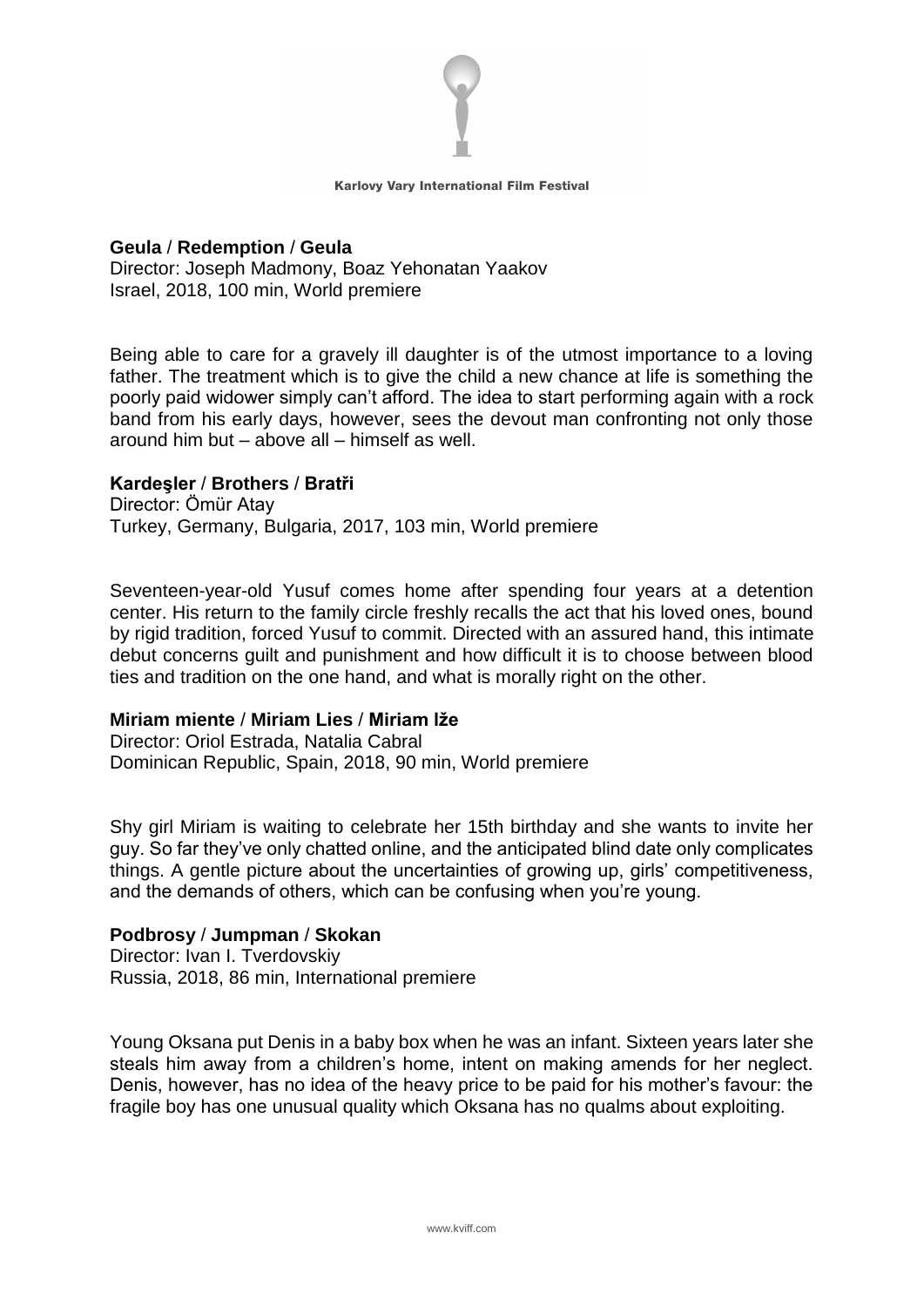

#### **Sueño Florianópolis** / **Sueño Florianópolis** / **Cesta do Florianópolisu** Director: Ana Katz

Argentina, Brazil, France, 2018, 103 min, World premiere

Lucrecia, Pedro, and their teenage kids Julian and Florencia set out from Buenos Aires one sweltering day in a rattletrap Renault to vacation in the Brazilian summer resort of Florianópolis. Renowned Argentinian director Ana Katz draws upon gentle humor and light melancholy to relate a tale of first love, past lovers, fateful encounters, and fleeting joys.

# **To the Night** / **To the Night** / **Do noci**

Director: Peter Brunner Austria, USA, 2018, 102 min, World premiere

As a child Norman survived a fire that took the rest of his family. As an adult he is still struggling with the resulting trauma, and he finds it difficult to start a new life with his girlfriend and little boy. An oppressive atmosphere, subtle hints, and spectacular images playing upon the subconscious – these are the primary attributes of this brutally intimate study of a wounded individual. Captivating Caleb Landry Jones excels in the main role.

#### **Všechno bude** / **Winter Flies** / **Všechno bude**

Director: Olmo Omerzu Czech Republic, Slovenia, Poland, Slovak Republic, 2018, 85 min, World premiere

Mischievously self-assured Mára and somewhat eccentric Heduš set out into the frozen wastes in search of adventure – by car, naturally. After all, Mára's turning fifteen soon. A road movie about the flies that occasionally buzz around even in winter, and a story – before it ends at the police station – that tells of the elusive bond of boyhood friendship and the irrepressible desire to experience something, even if you don't exactly know what.

# **Zgodovina ljubezni** / **History of Love** / **Příběh lásky**

Director: Sonja Prosenc Slovenia, Italy, Norway, 2018, 105 min, World premiere

Seventeen-year-old Iva is in the process of coming to terms with the death of her mother. Influenced by this deep personal loss and by the discovery that she didn't know everything about her mom, the girl slowly immerses herself into a strange, almost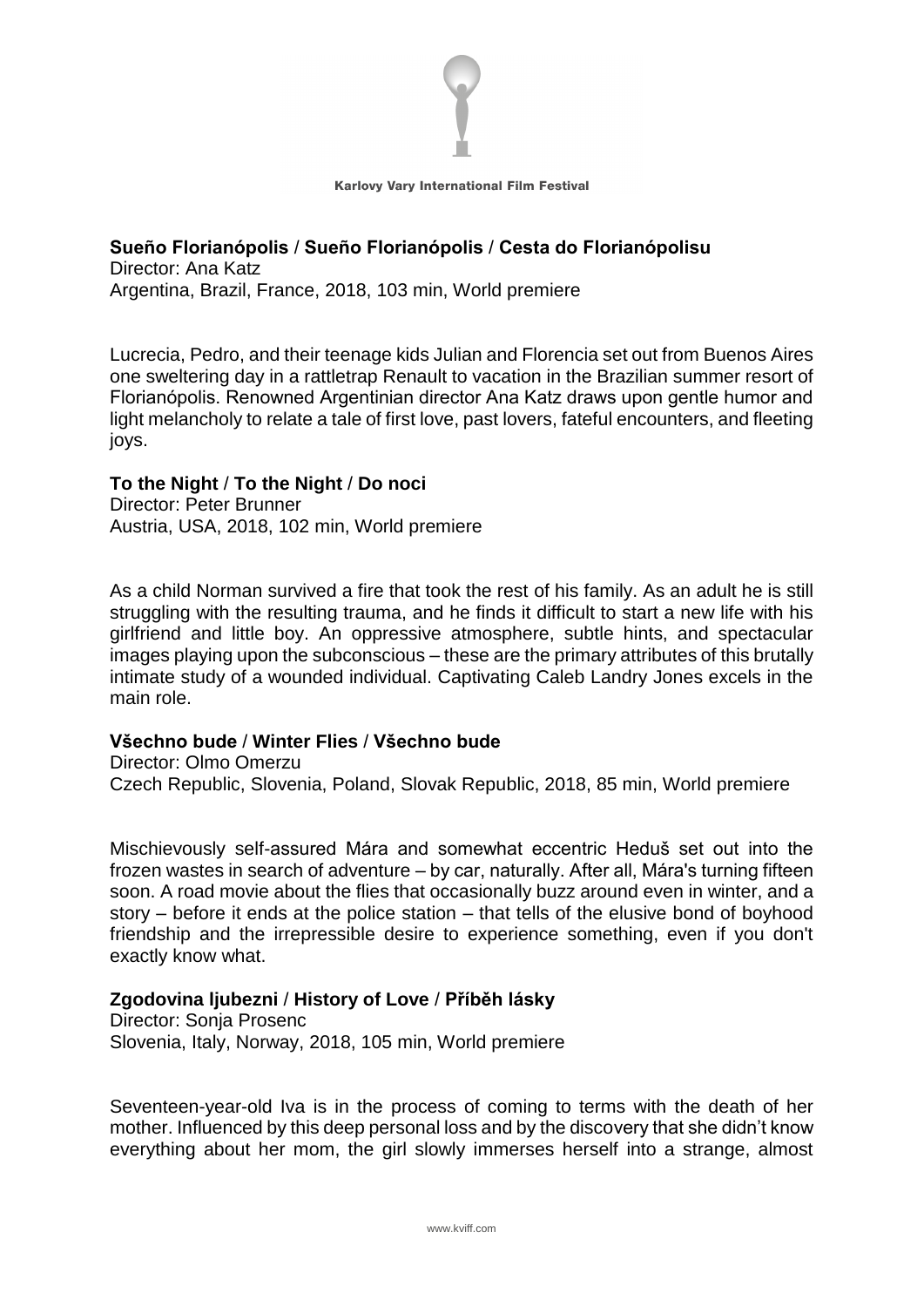

dreamlike world. Sonja Prosenc's movie is dominated by a distinctive poetic that attacks the viewer's senses, as well as by a narratively loose style and an ability to construct a story with the aid of the subtlest of suggestions.

# **EAST OF THE WEST COMPETITION OPENS BELARUSIAN DIRECTOR DARYA ZHUK'S ENERGETIC DEBUT** *CRYSTAL SWAN*

This year's East of the West competition is dominated by a strong female element, with seven of the twelve films directed by women. One of them is Czech director Beata Parkanová with her debut *Moments* – a sensitive depiction of the pitfalls of family life. The second Czech film in this section is Tomáš Pavlíček's comedy *Bear with Us*. The eleven debut films include Hungarian director László Csuja's *Blossom Valley* – an ironic punk road movie about an odd couple on the run, the Iranian film *Amir* about life in contemporary Iran, or *Via Carpatia*, the debut film by Polish director Klara Kochańska, winner of a student Oscar, co-directed by Kasper Bajon.

# **EAST OF THE WEST - COMPETITION**

**53 wojny** / **53 Wars** / **53 válek** Director: Ewa Bukowska Poland, 2018, 79 min, International premiere

Anka is becoming extremely anxious about her beloved husband Witek, a war correspondent. But where does the border lie between reality and catastrophic visions? An evocative psychological drama adapted from the autobiographical novel by Grażyna Jagielska about experiencing war second-hand: we don't have to be there for it to have a destructive influence on our lives.

#### **Amir** / **Amir** / **Amir**

Director: Nima Eghlima Iran, 2018, 106 min, World premiere

Now in his thirties, Amir is beleaguered by other peoples' problems. His friend Ali's exwife and son have gone missing, his sister is desperately trying to break away from the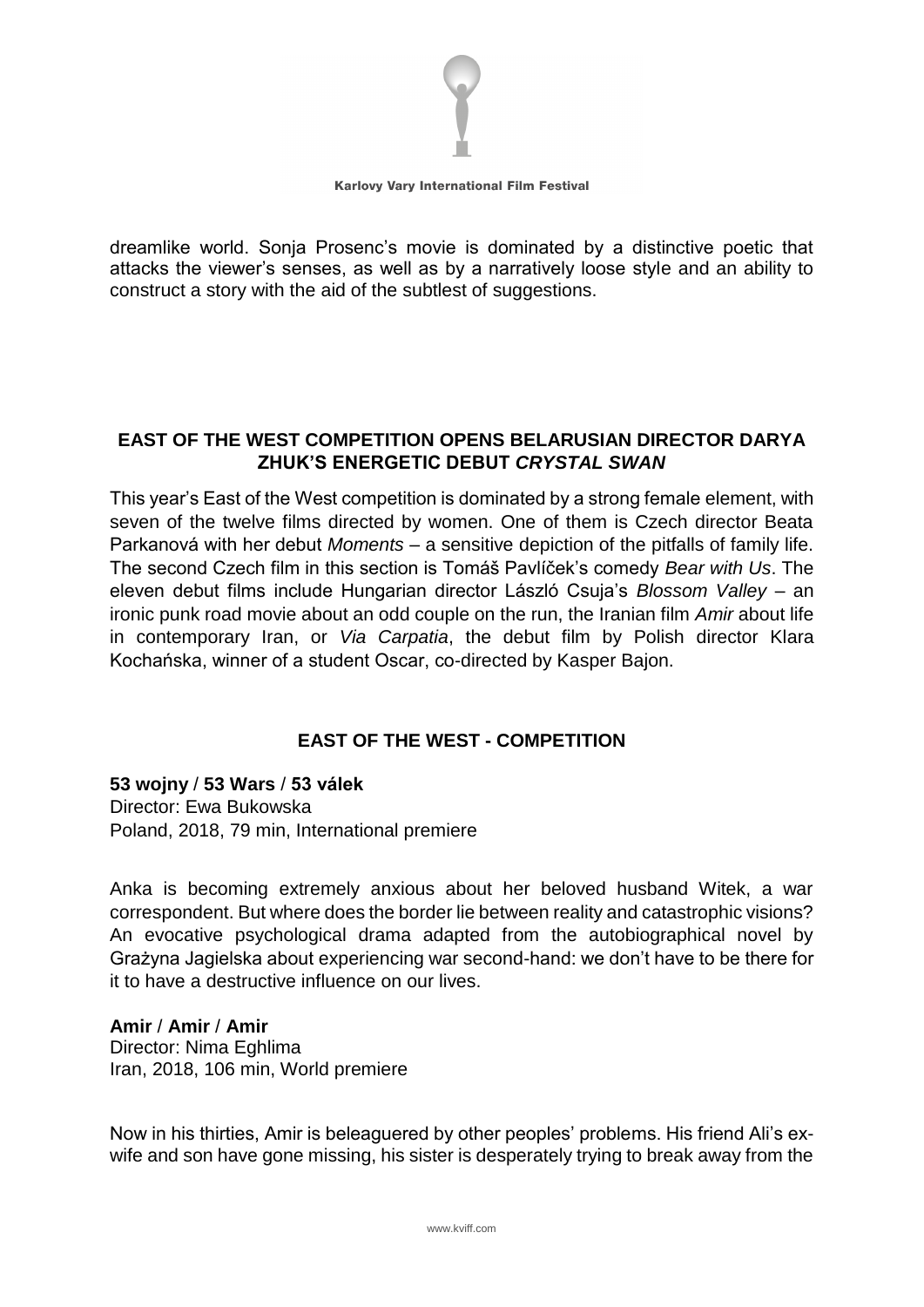

family, and his parents are trying to keep the family together. *Amir* is a film about contemporary Iran, about a generation whose private lives are determined more by the rules of society than by their own will.

### **Chata na prodej** / **Bear with Us** / **Chata na prodej**

Director: Tomáš Pavlíček Czech Republic, 2018, 77 min, World premiere

A family has decided to sell their lovely cottage as none of them has visited it for some time. Yet it holds so many nostalgic memories that the mother suggests they all spend one last day there before the sale takes place. This deliberately paced comedy, whose protagonists often remind the viewer of characters from a Jaroslav Papoušek screenplay, takes an agreeably detached view of the Czech phenomenon of weekending in the country.

### **Chvilky** / **Moments** / **Chvilky**

Director: Beata Parkanová Czech Republic, Slovak Republic, 2018, 95 min, World premiere

It might seem that Anežka's life is not her own – her entire family want to get involved in every aspect of it. The young woman tries to please everyone, but she is gradually losing what is most important – herself. This confident debut deftly captures the pitfalls of life in and outside the family unit, which are interpreted with humour, understanding and a remarkably mature sense of situations we experience so often that we aren't even conscious of them.

# **Crystal Swan** / **Crystal Swan** / **Křišťálová labuť**

Director: Darya Zhuk Belarus, Germany, USA, Russia, 2017, 95 min, World premiere

Young Evelina has a law degree, but her dream is to travel to the USA and earn a living as a professional DJ. But it's 1997 and the girl is living in post-Soviet Minsk… This energetic debut from Belarusian director Darya Zhuk, pulsating to the rhythm of 90s house, is the opening film of this year's East of the West competition.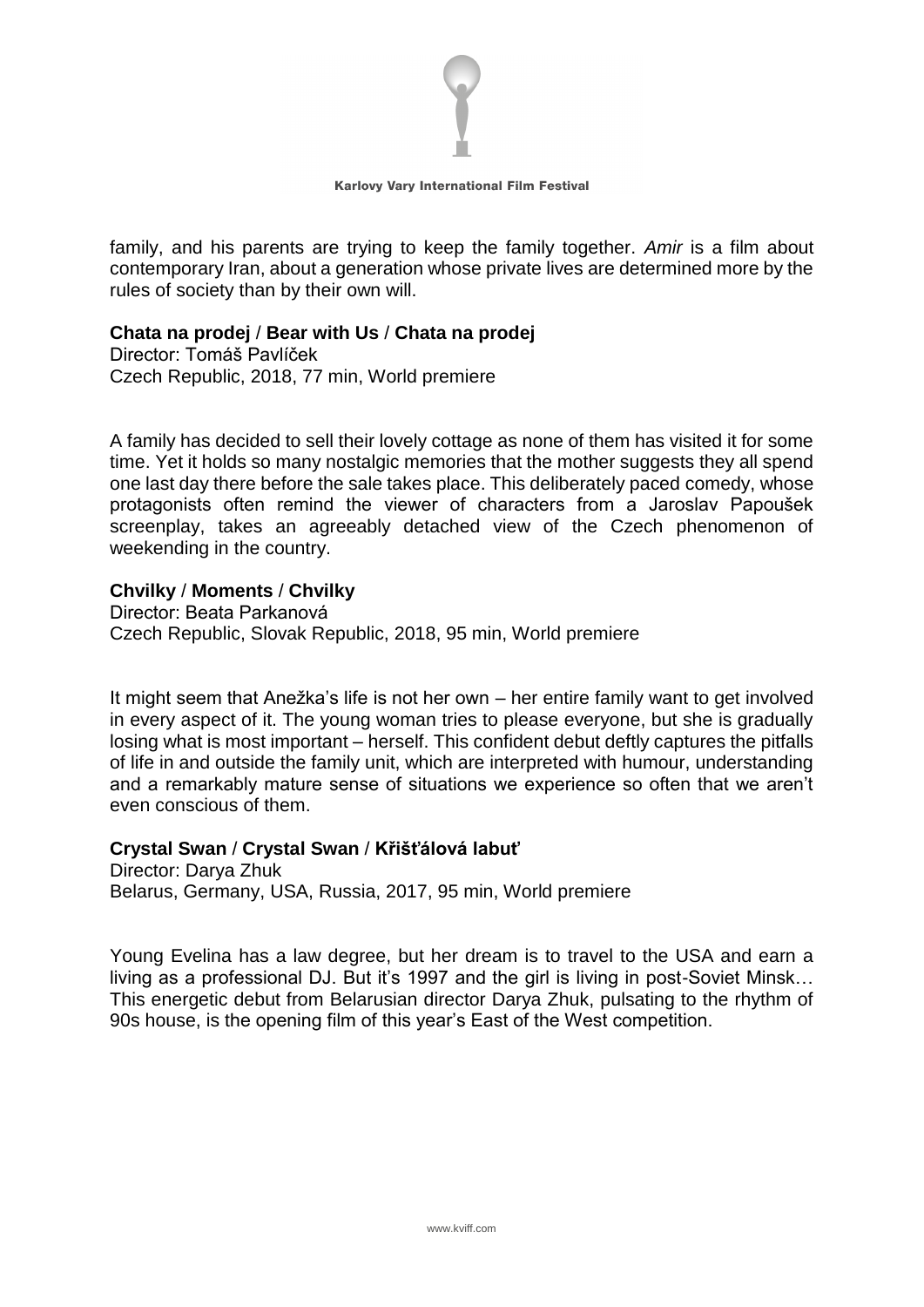

### **Glyubokie Reki** / **Deep Rivers** / **Hluboké řeky**

Director: Vladimir Bitokov Russia, 2018, 75 min, International premiere

A stark landscape, unforgiving surroundings, gruelling work, and intense conflicts within the family circle – a vicious circle, the burden of which is only accentuated by the return of the youngest brother, who is to take the place of his sick father in this family of lumberjacks. Under the watchful eye of Aleksandr Sokurov comes another searingly vivid and visually remarkable debut with profound humanistic appeal.

### **Kvėpavimas į marmurą** / **Breathing Into Marble** / **Dýchat do mramoru**

Director: Giedrė Beinoriūtė Lithuania, Latvia, Croatia, 2018, 97 min, International premiere

The life of a three-member, middle-class family fundamentally changes with the arrival of six-year-old Ilja, a withdrawn little boy adopted from a children's home… Debuting Lithuanian director Giedrė Beinoriūtė brings us a taut psychological drama adapted from the award-winning novel of the same name, in which she ramps up the tension in an economical yet highly effective way; her conception of the mise-en-scène is masterful as well.

### **Pafsi** / **Pause** / **Pauza**

Director: Tonia Mishiali Greece, Cyprus, 2017, 96 min, World premiere

Elpida is a housewife confronted with the first signs of menopause while trapped in a loveless marriage to a heartless, despotic man. Together with the physical changes she experiences, however, her mind and her perception of reality are also gradually affected… A formally mature, muted psychological drama addressing the issues surrounding the position of women in a patriarchal society.

# **Suleiman Gora** / **Suleiman Mountain** / **Šalamounova hora**

Director: Elizaveta Stishova Kyrgyzstan, Russia, 2017, 101 min, European premiere

Karabas is a man who has never really grown up. He drinks too much, and he and his young pregnant wife just scrape by. When his first wife Zhipara arrives with the news that she's found their long-lost son Uluka, a question arises: Could the fractured foursome all live together? A distinctive debut which dexterously combines a road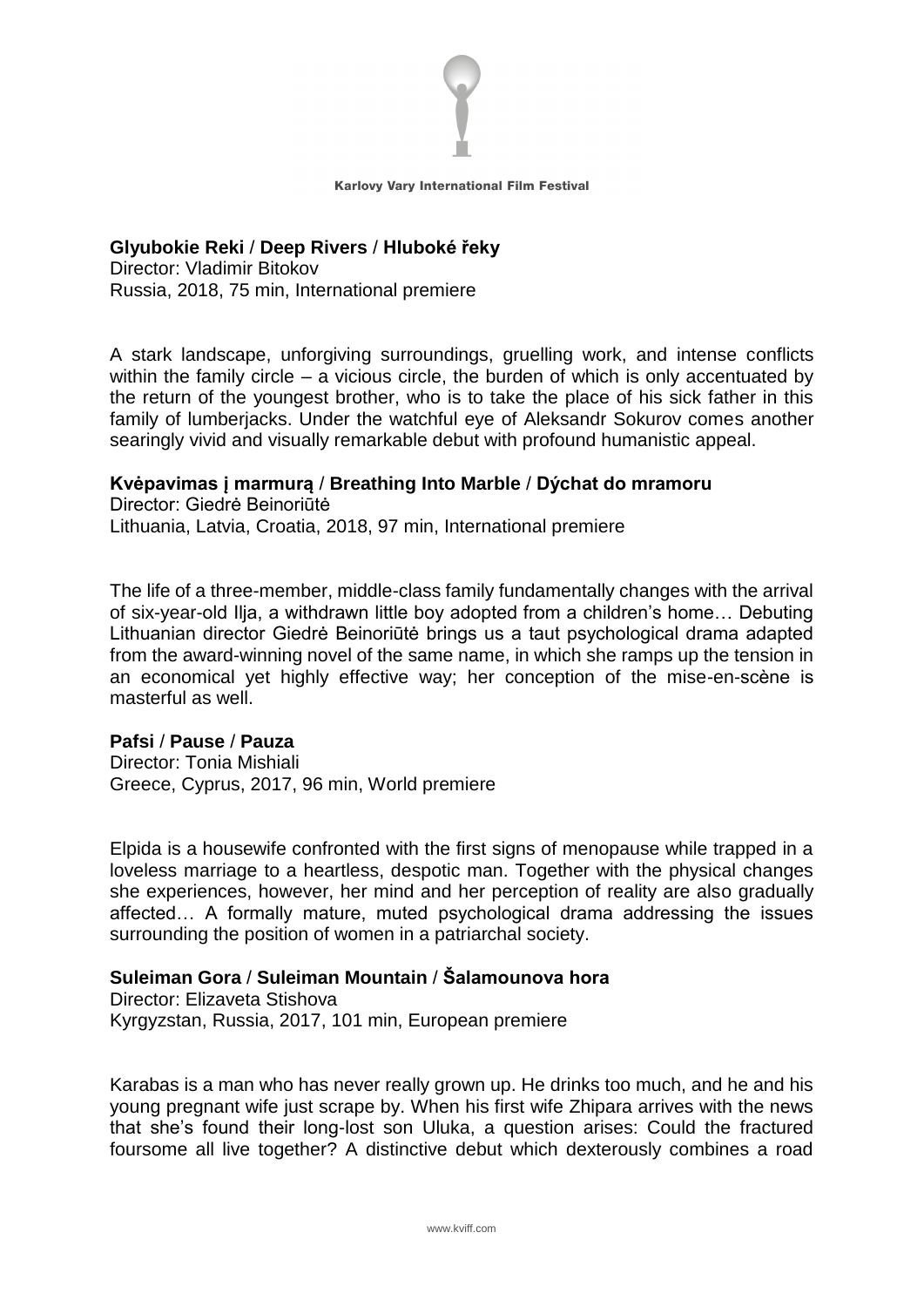

movie with a family drama and an original comedy, thereby painting a vivid portrait of life in Kyrgyzstan.

#### **Via Carpatia** / **Via Carpatia** / **Via Carpatia**

Director: Klara Kochańska, Kasper Bajon Poland, 2018, 71 min, World premiere

Julia and Piotr are a well-situated, middle-class married couple entertaining the idea of a dream holiday. At the request of Piotr's mother, however, the pair set out instead on a trip across the Balkans, heading for a refugee camp on the Macedonian-Greek border. Student Academy Award holder Klara Kochańska makes her debut with an intimate, independent road movie which stands out for its subtle performances and quasi-documentary authenticity. The film was co-directed by Kasper Bajon.

#### **Virágvölgy** / **Blossom Valley** / **Rozkvetlé údolí**

Director: László Csuja Hungary, 2018, 83 min, World premiere

Who are the real crazies in an unhinged world? An ironic, punkily brash road movie about young lovers on the run, interwoven with poetic and realistic images. Psychotic Bianka kidnaps a child and dupes the trusting Laci into thinking that it's his. Together they form an instant family who set off in a caravan, fleeing the law and a bunch of crooks.

#### **Vulkan** / **Volcano** / **Vulkán**

Director: Roman Bondarchuk Ukraine, Germany, 2018, 106 min, World premiere

One day Lukas, employed as an interpreter for an OSCE mission, becomes lost in the middle of the steppe in southern Ukraine. His journey towards self-recognition and happiness will be flanked by a series of strange encounters and bizarre situations… Roman Bondarchuk's novel feature debut is a tragicomedy whose striking visuals aid him in fleshing out the colorful world of southern Ukraine, a place which still bears unmistakable traces of the distant and not-too-distant past.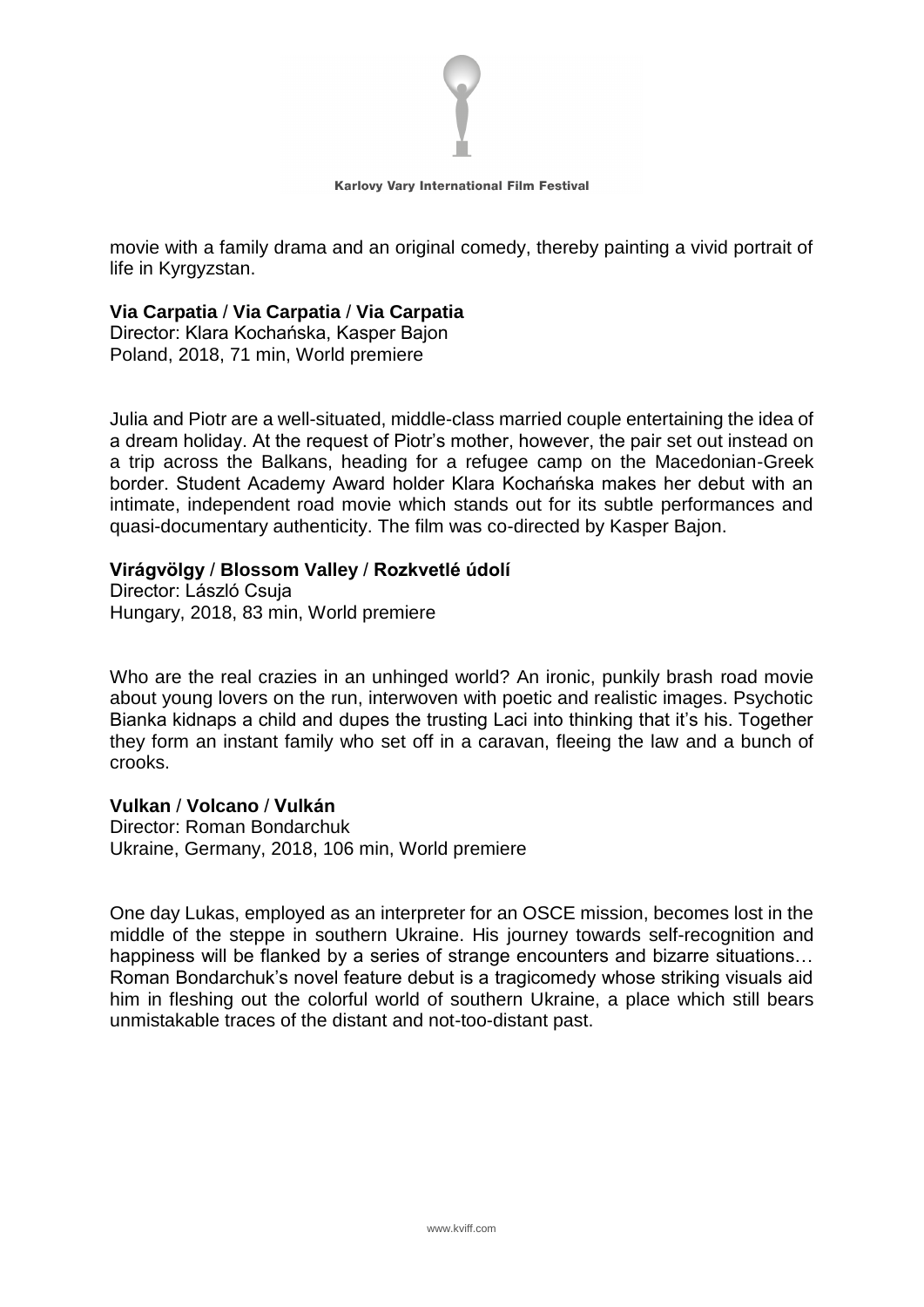

# **DOCUMENTARY SECTION OF THE 53RD KVIFF PRESENTS WORLD PREMIERES OF** *PUTIN'S WITNESSES* **BY VITALY MANSKY AND** *BRIDGES OF TIME* **BY KRISTÏNE BRIEDE AND AUDRIUS STONYS**

Of the twelve films in documentary competition at the 53rd Karlovy Vary International Film Festival, eight are being shown as world premieres. The latest work by previous Karlovy Vary winner Vitaly Mansky, *Putin's Witnesses* takes a fascinating look at the presidential career of Vladimir Putin. Also in selection are *Bridges of Time*, the contemplative documentary essay by Kristīne Briede and famous Lithuanian director Audrius Stonys (which is also a part of the retrospective section Reflections of Time: Baltic Poetic Documentary), Marouan Omara and Johanna Domke's look at the depopulated Egyptian resort Sharm El Sheikh *Dream Away*, and Cyril Aris's sad and lyrical *The Swing*.

# **DOCUMENTARY FILMS - COMPETITION**

# **The Best Thing You Can Do with Your Life** / **The Best Thing You Can Do with Your Life** / **To nejlepší, co můžeš udělat se svým životem** Director: Zita Erffa

Germany, Mexico, 2018, 93 min, European premiere

Why did the director's brother enter a conservative Roman Catholic order, causing him to sever all ties with the outside world? The shooting of this fresh, self-reflexive documentary about an eroded sibling bond becomes the pretext for long-desired personal contact and a therapeutic aid to help her heal herself.

# **Cielo** / **Cielo** / **Obloha**

Director: Alison McAlpine Canada, Chile, 2017, 78 min, European premiere

After every scorching day in the Chilean desert of Atacama night falls cold, and overhead a gateway opens to the enigmatic depths of the universe. Nowhere else does the night sky shine with so many stars; nowhere else does a fixed look upward evoke so many indescribable emotions. This powerful cinematic experience prompts an irresistible urge to lie in the grass and look up at the stars.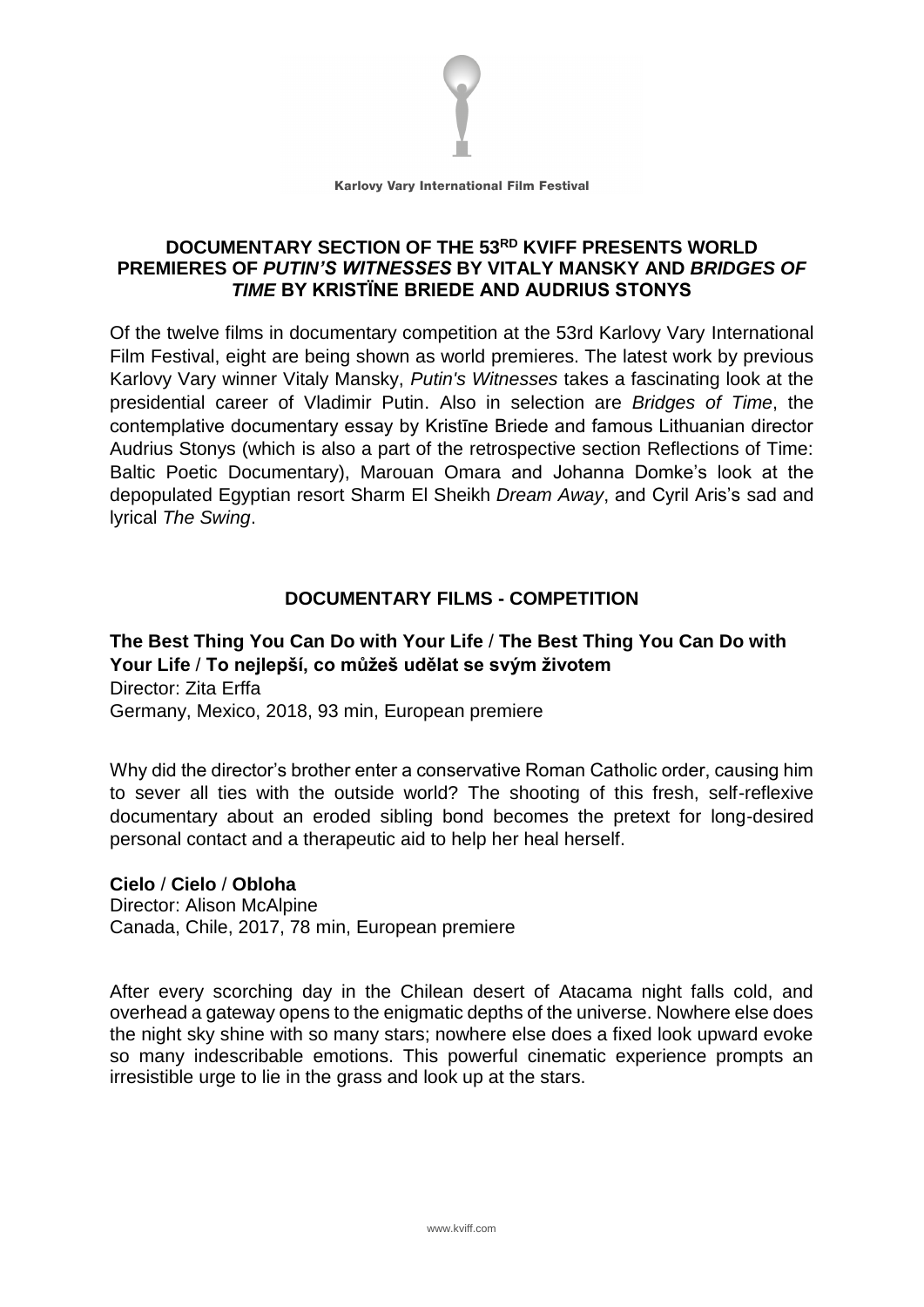

# **Dream Away** / **Dream Away** / **Daleko od snu**

Director: Marouan Omara, Johanna Domke Germany, Egypt, Qatar, 2018, 86 min, World premiere

It hasn't been so very long since rich tourists from around the world came to stay in the luxury hotels of Sharm El Sheikh. But the Arab Spring and the confusion of the post revolutionary period quickly robbed the southern tip of the Sinai Peninsula of its charm as a go-to summer resort. Saturated with elements of surreal fiction, the documentary takes us to a shimmering city of ghosts to visit its last inhabitants – resort employees who feverishly dream among the abandoned hotel suites.

### **L' esprit des lieux** / **In the Stillness of Sounds** / **Zvuk v tichu**

Director: Stéphane Manchematin, Serge Steyer France, 2018, 90 min, European premiere

Marc Namblard, whose profession combines his talents as a biologist and a sound engineer, well knows that nature has overwhelming sedative effects, particularly in terms of its acoustic dimension. A discourse on the tranquillity of the forest that permeates the very heart of man, this documentary cultivates our ability to observe, and, if we half-close our eyes, the viewing experience will be all the greater.

# **Laika tilti** / **Bridges of Time** / **Mosty času**

Director: Audrius Stonys, Kristīne Briede Lithuania, Latvia, Estonia, 2018, 80 min, World premiere

Kristīne Briede and Audrius Stonys's meditative documentary essay portrays the lessremembered generation of cinema poets of the Baltic New Wave. With finesse, they push beyond the barriers of the common historiographic investigation in order to achieve a consummate poetic treatment of the ontology of documentary creation.

# **A Little Wisdom** / **A Little Wisdom** / **Malá moudrost**

Director: Yuqi Kang Canada, Nepal, China, 2017, 92 min, European premiere

An isolated Buddhist monastery in southern Nepal not only provides refuge for monks, but also for orphans up to the age of sixteen. Far removed from civilisation, the boys learn about strict discipline and order yet, like all children, they hanker after adventure. An observational documentary which captures both the routine of the passing days and the vagaries of boyhood.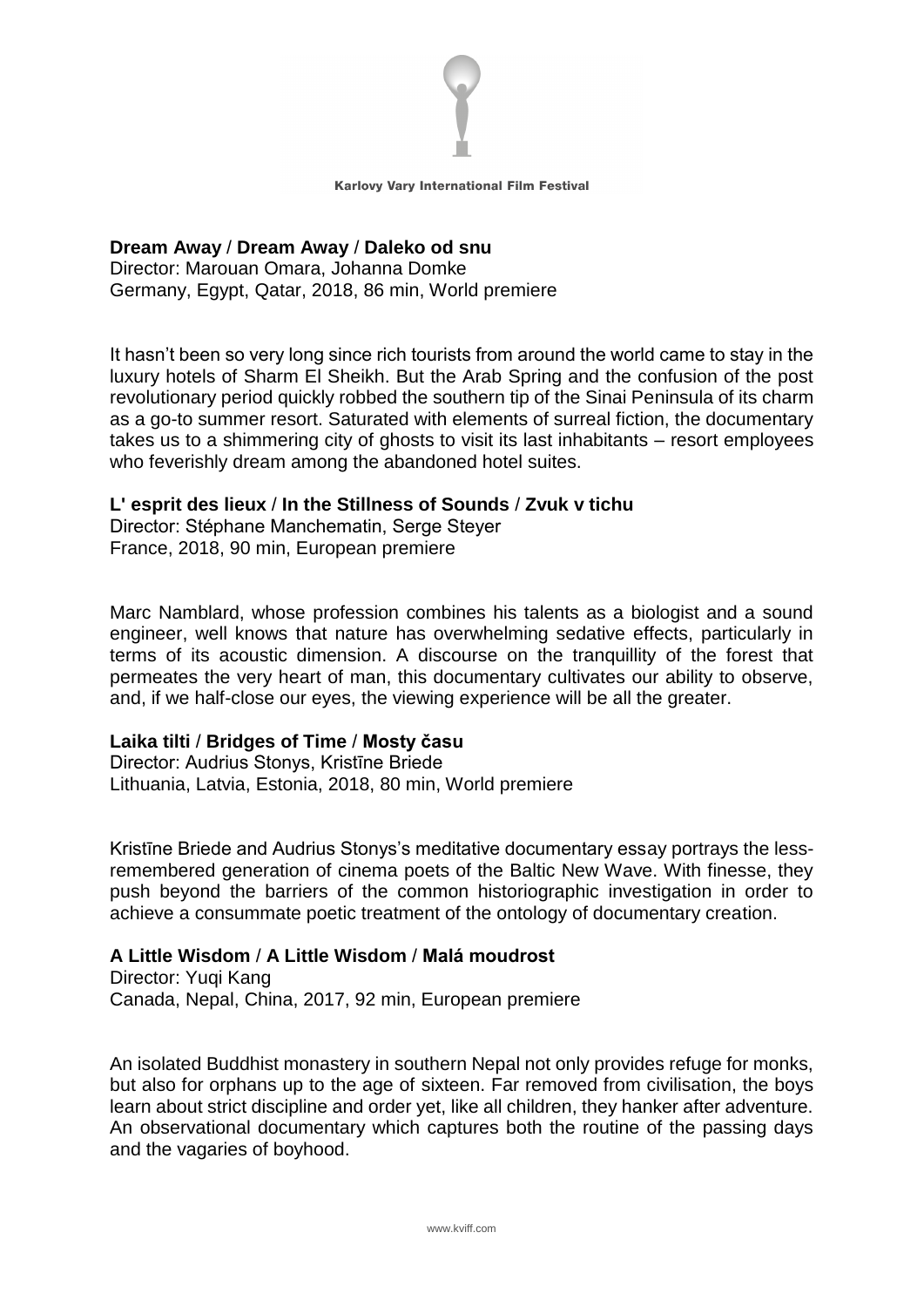

# **Mimořádná zpráva** / **Breaking News** / **Mimořádná zpráva**

Director: Tomáš Bojar Czech Republic, 2018, 75 min, World premiere

A carefully composed observation of two newsrooms which, in March 2017, were avidly chasing after information about the Czech president's decision whether or not to run for re-election. Two teams of reporters, one extraordinary event, and two takes on one "objective" piece of news.

### **Svideteli Putina** / **Putin's Witnesses** / **Svědkové Putinovi**

Director: Vitaly Mansky Latvia, Switzerland, Czech Republic, 2018, 102 min, World premiere

On December 31, 1999 Vladimir Putin ascended to the president's chair in Russia. In his latest picture renowned documentarist Vitaly Mansky draws on witness accounts of the events that happened in the years following that fateful day. He then rounds it out with his own fascinating perspective and with the longtime unique experience of a man whom only a movie camera separated from upper echelon politics.

# **The Swing** / **The Swing** / **Houpačka**

Director: Cyril Aris Lebanon, 2018, 74 min, World premiere

Viviane and Antoine have lived together for 65 years, and while she still has her strength, he has long been bedridden. And so no one is able or has any desire to tell the weakened old man the distressing news that his beloved daughter has suddenly died. Indeed, the grief might cause his death… A heavy, lyrical portrait brightened by the warming rays of loved ones' smiles.

### **V Mosulu** / **Inside Mosul** / **V Mosulu**

Director: Jana Andert Czech Republic, 2018, 70 min, World premiere

A shock therapy of news coverage from the war front. Documentarist Jana Andert spent eight months with an elite Iragi Army unit on the front lines of the battle for Mosul, occupied by Islamic State fighters from 2014 to June 2017. An unflinching report from a city in ruins, robbed of its soul by one of the worst catastrophes of modern times.